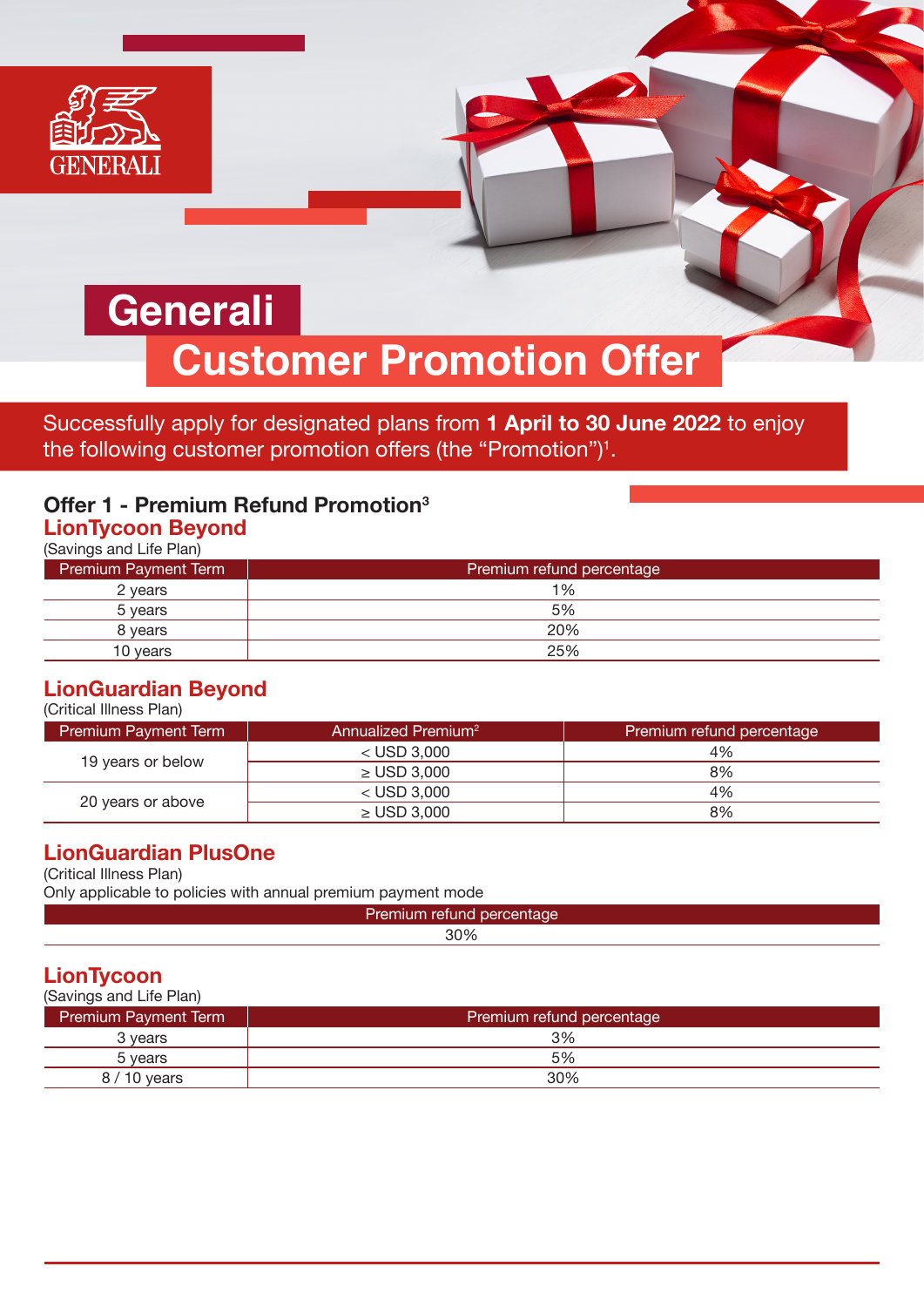### **LionPromise Pro**

| (Retirement Plan)           |                           |
|-----------------------------|---------------------------|
| <b>Premium Payment Term</b> | Premium refund percentage |
| 2 years                     | 2%                        |
| 5 years                     | 5%                        |

## **LionPainter Flexi**

(Savings and Life Plan)

| <b>Premium Payment Term</b> | Premium refund percentage |
|-----------------------------|---------------------------|
| 16-20 years                 | 4%                        |
| $21 - 25$ vears             | 8%                        |

## **Generali Supreme Gold Plan**

(Life Protection Plan)

Only applicable to policies with annual premium payment mode

| Premıum<br>Rate<br>uciure,<br>ווס י | Premium<br>i refund percentage |
|-------------------------------------|--------------------------------|
| AI.                                 | 30%                            |

## **Offer 2 - Premium Discount Promotion4**

## **LionHarvest Pro Deferred Annuity**

(Qualifying Deferred Annuity Policy)

| <b>Premium Term</b> | Premium discount percentage |
|---------------------|-----------------------------|
| vears               | 5%                          |
| 10 vears            | 8%                          |

### **Generali Supreme Gold Plan / LionGuardian PlusOne Offer 3 - COVID-19 Vaccination Offer5**

(Life Protection Plan / Critical Illness Plan)

If you have received at least 1 dose of the COVID-19 vaccine, you can enjoy the below COVID-19 Vaccination Offer for every successful application of "Generali Supreme Gold Plan" and/or "LionGuardian PlusOne" in annual premium payment mode.

| $\sim$ |
|--------|
|        |